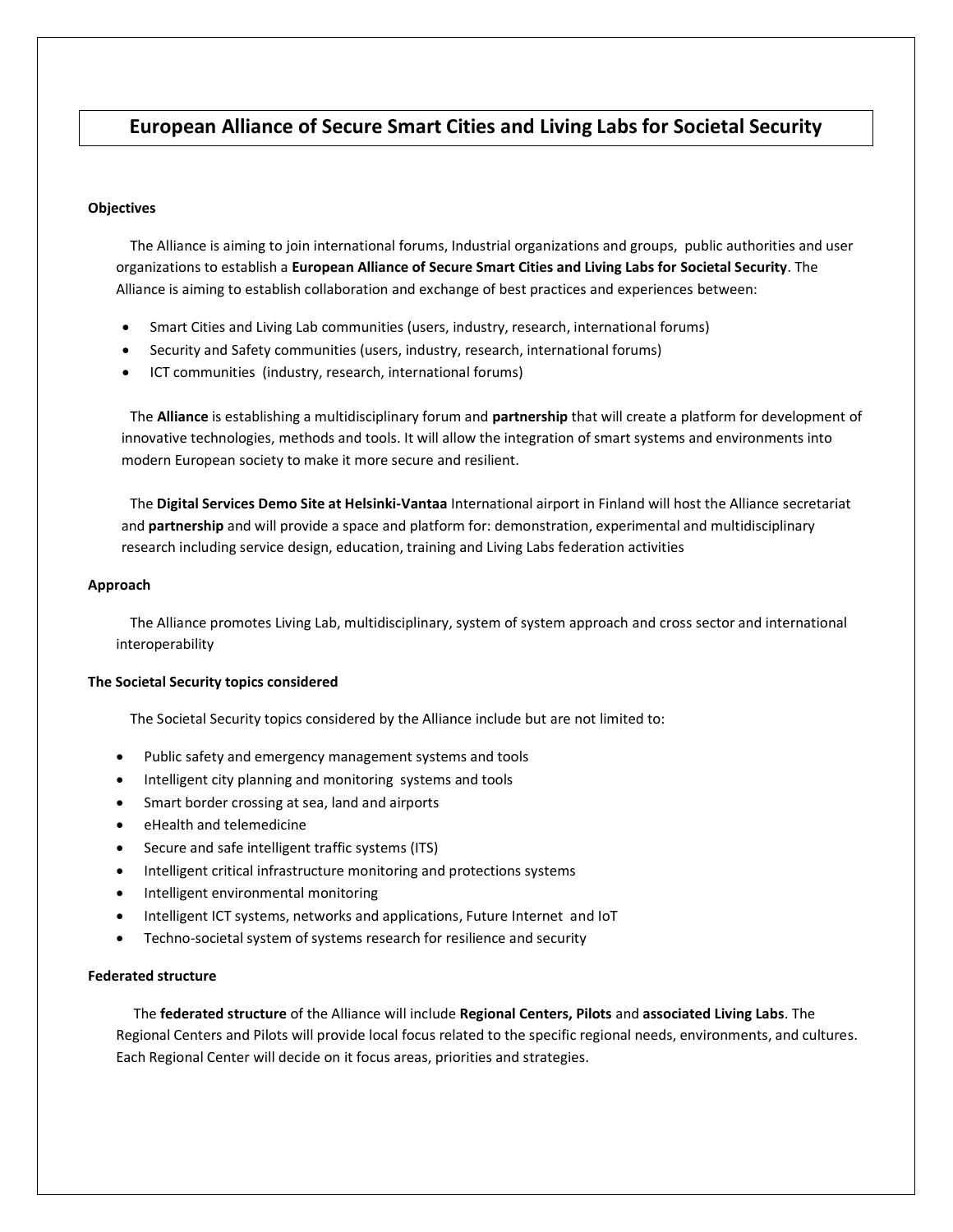## **Digital services demonstration site for societal security in Finland**

- A permanent **digital services demonstration site** will be established in Finland in the area near Helsinki-Vantaa international airport (www.finavia.fi/en/helsinki-airport). The area has an excellent connections to Europe and Asia and developed local innovation environment (http://vantaainnovation.fi/en).
- The site will be involved in education, training, and research and will host regular business, research and other events based on its strategic programme and research agenda. It will be a neutral open platform for collaboration between users, industry and research organizations and the Alliance participants.

## **Alliance participation**

 The interested organizations are invited to participate in the Alliance as **Core Partners**, **Alliance Members** or **Associated Partners.**

- The **Alliance Members** are the organizations registered in EU and EEA countries and are participating and contributing to the activities of the Alliance. They could be active at regional and/or international levels and are universities, public organizations, associations, SMEs or venture capital funds and companies. The Alliance Members are those who sign the **Memorandum of Understanding (MoU)** of the Alliance.
- The **Core Partners** are the initial partners of the first framework p**artnership agreement** to be signed with the Alliance. They are fully committed to the Alliance application and will raise the necessary co-funding. The Core Partners will be the members of the **legal entity** for the Alliance and will manage and control it through their membership in the Executive Steering Board. They can participate in activities at any Regional Centre and regional Pilot and are responsible or involved in the activities of their respective Regional Centre. They must fulfill minimum criteria regarding contribution to remain Core Partner.
- The **Associated Partners** obtain general information from the Association but are not members of the Alliance. Associate partners might have specific tasks at the Alliance level that are not addressed by the Alliance regional activities, Centers and Pilots. These organizations might be linked to a specific region due to their geographical location. The associated partners are signing the MoU agreement as Alliance Associated Partner.

#### **Alliance partnership**

 The **Alliance partnership** consists of Alliance Core Group members and addressed the complexities of future techno-social systems, the latest technology trends and new market areas. The partnership is open to organizations that are strategically interested in multidisciplinary collaboration between leading academia, industry and research organizations for the purpose of innovation, demonstration, system integration, research and training including new systems, components, service and applications development in the areas of Societal Security.

 The **partnership** and the **digital services demonstration site** will create and provide a **Living Lab environment** where new products and services could be developed, demonstrated and tested in a realistic setting and optimized according to the user needs of different regions, user groups and stakeholders.

## **Partnership benefits**

The main benefits of the partnership for its participants include:

- the participation in the multidisciplinary group and in collaboration between different stakeholders who rarely meet and talk with each other

- The possibility to deliver new services and products that only could be developed and/or provided jointly by